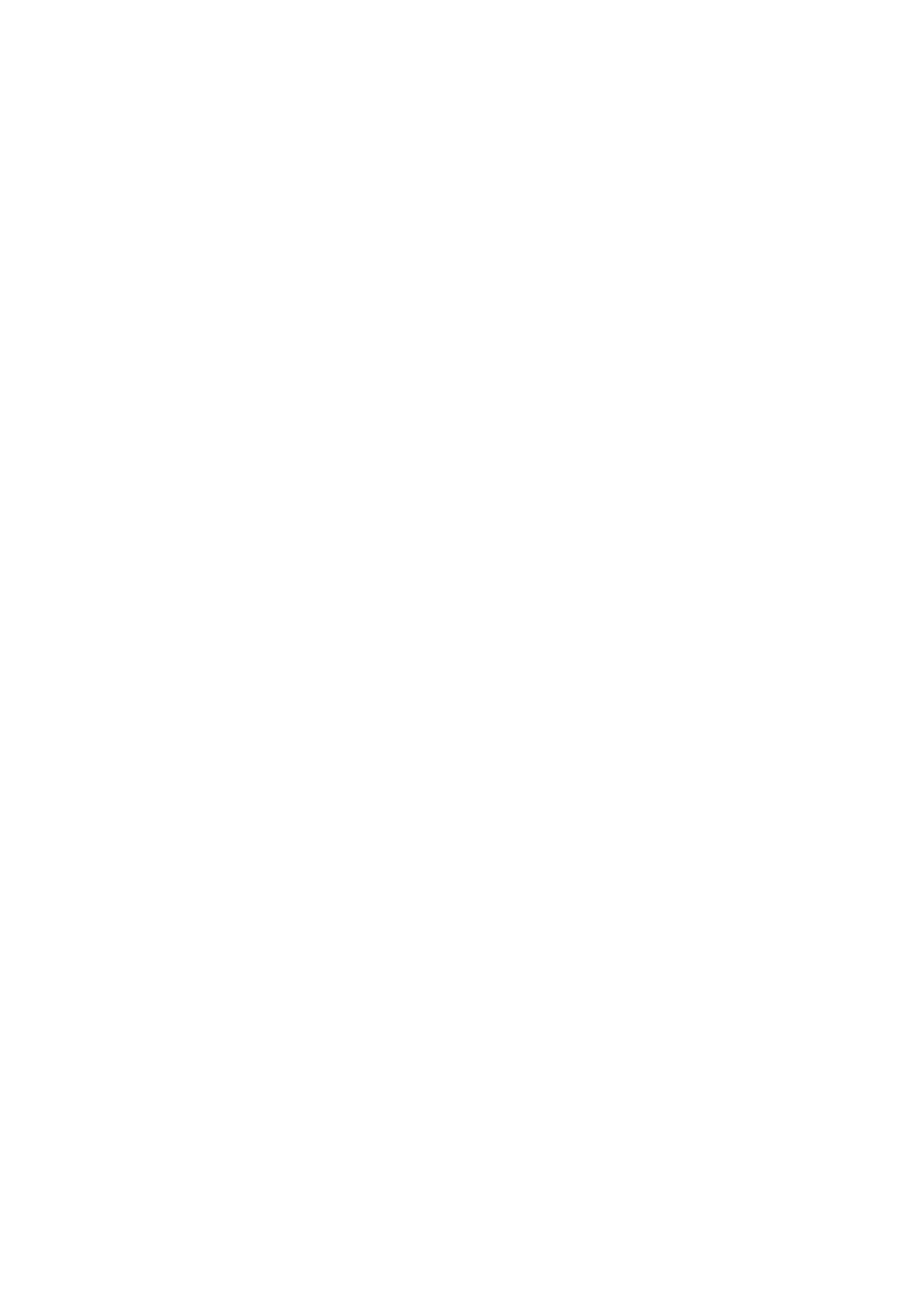# **TABLE OF CONTENTS 22 MAY 2018**

**Business Page No.**

| 1. | <b>Meeting Conduct</b>                       | 5 |
|----|----------------------------------------------|---|
|    | 1.1 Apologies                                | 5 |
|    | 1.2 Conflict of Interest Declarations        | 5 |
|    | 1.3 Items not on the Agenda                  | 5 |
| 2. | <b>General Business</b>                      | 6 |
|    | Long-term Plan Oral Forum 22 May 2018<br>2.1 |   |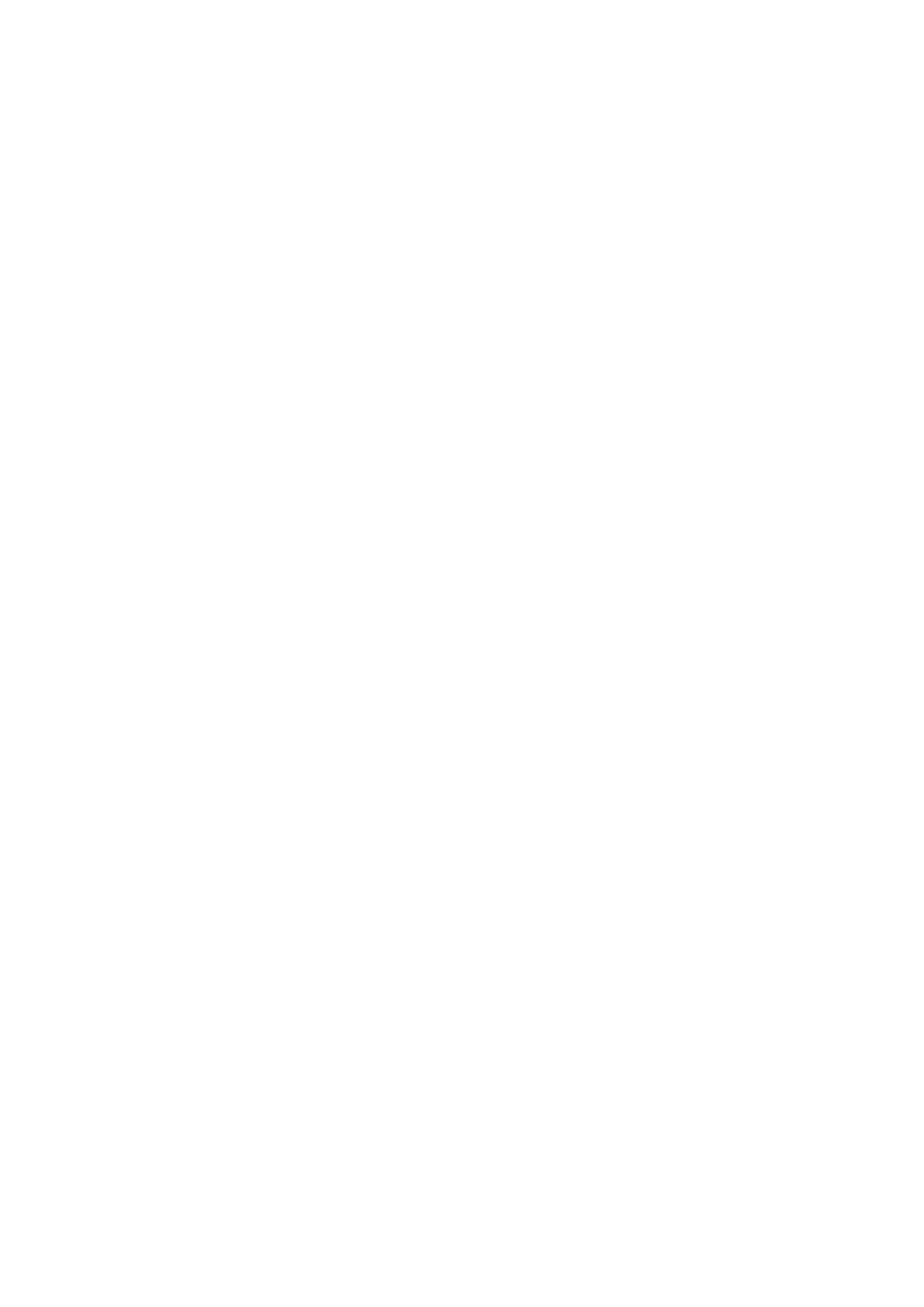# <span id="page-4-0"></span>**1 Meeting Conduct**

[The Chairperson opened the meeting at 9.30am. Councillors who were in attendance: Chairperson Day, Councillors Young, Fitzsimons, Lee, Calvi-Freeman, Dawson, Pannett, Gilberd, Marsh and Free]

# **Procedural Motion to Adjourn the meeting**

**Moved Councillor Day, seconded Councillor Dawson**

# **Resolved**

That the Long-term and Annual Plan Committee:

1. Adjourn the meeting and reconvene at 1pm (22 May 2018) and to be held in the same venue – Te Aro Room, Macs Function Centre.

**Carried**

[**Secretarial Note:** The meeting adjourned at 9.31am] [**Secretarial Note:** The meeting reconvened at 1.00pm. The Councillors who were in attendance: Chairperson Day, Councillors Gilberd, Young, Pannett, Free, Dawson, Foster, Lee, Calvert, Marsh, Sparrow, Freeman, Fitzsimons, Mayor Lester]

### <span id="page-4-1"></span>**1.1 Apologies**

### **Moved Councillor Day, seconded Councillor Gilberd**

### **Resolved**

That the Long-term and Annual Plan Committee:

1. Accept the apologies from Councillor Woolf for absence, Councillor Free and Councillor Calvi-Freeman for early departure  $(1<sup>st</sup>$  session - from 2pm) and Councillor Young for absence for the  $2^{nd}$  session.

**Carried**

# <span id="page-4-2"></span>**1.2 Conflict of Interest Declarations**

There was no conflict of interest to declare.

### <span id="page-4-3"></span>**1.3 Items not on the Agenda**

There was no item not on the agenda.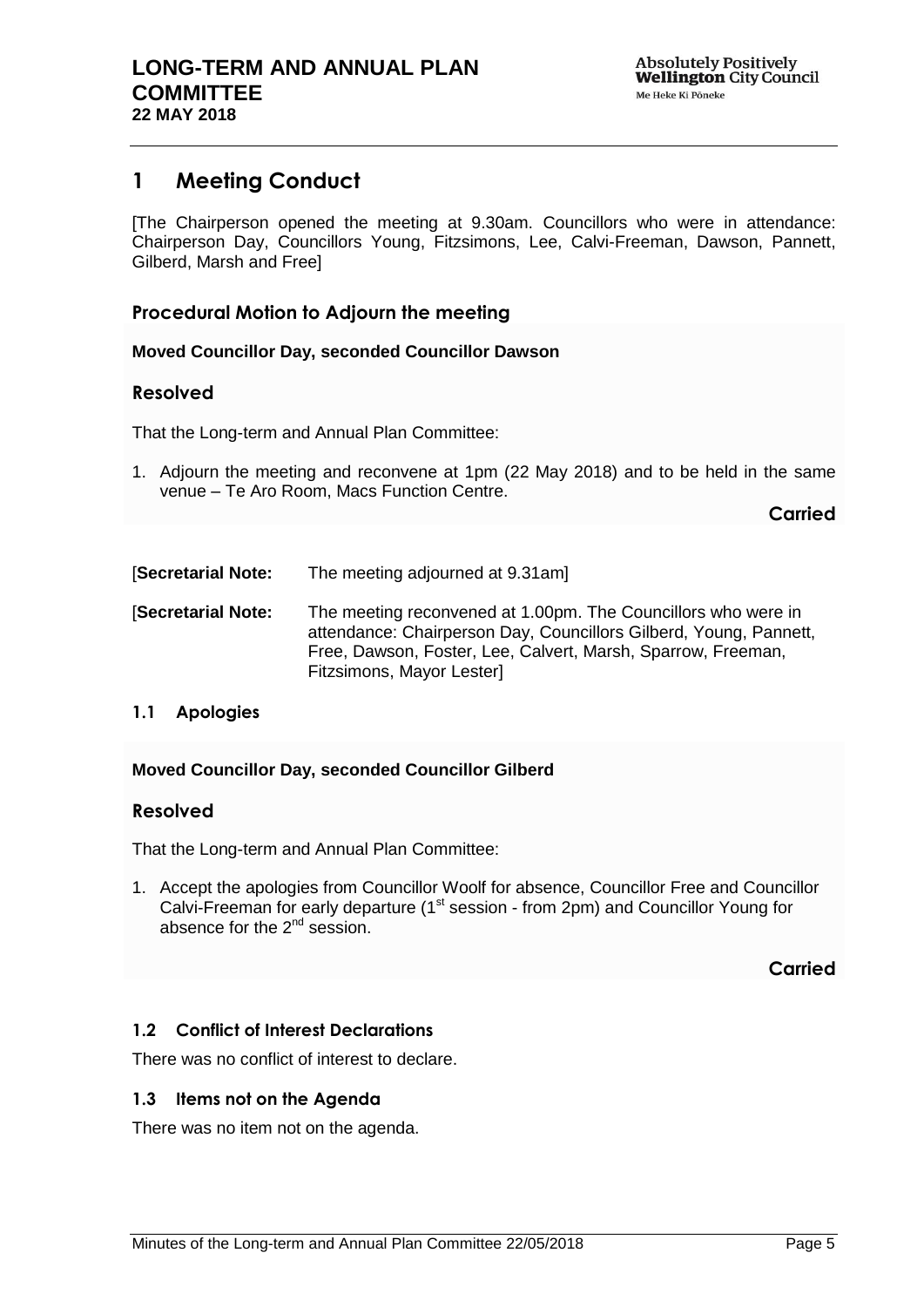# <span id="page-5-0"></span>**2. General Business**

## **Suspension of Standing Orders**

#### **Moved Councillor Day, seconded Councillor Dawson**

## **Resolved**

That the Long-term and Annual Plan Committee:

- 1. Suspend the following Standing Orders to allow the Oral Forum to take place within this Committee meeting:
	- **3.3.1 MODE OF ADDRESS**
	- **3.3.4 CHAIRPERSON RISING**
	- **3.3.5 MEMBERS TO SPEAK IN PLACES AND ADDRESS THE CHAIR**
	- **3.3.6 PRIORITY OF SPEAKERS**
	- **3.8.6 TEMPORARY ADJOURNMENT OF MEETING**
	- **3.10 RULES OF DEBATE entire section**
	- **3.12 MOTIONS AND AMENDMENTS – entire section**
	- **3.16 PROCEDURAL MOTIONS TO TERMINATE OR ADJOURN DEBATE – entire section**
	- **3.17 POINTS OF ORDER – entire section**

#### **Carried**

[**Secretarial Note:** The suspension of Standing Orders were lifted at the conclusion of the Oral Forum process at 6.45pm

> The Chairperson invited Fiona Lewis, Senior Advisor Planning and Reporting to provide a brief on the Oral Forum process.]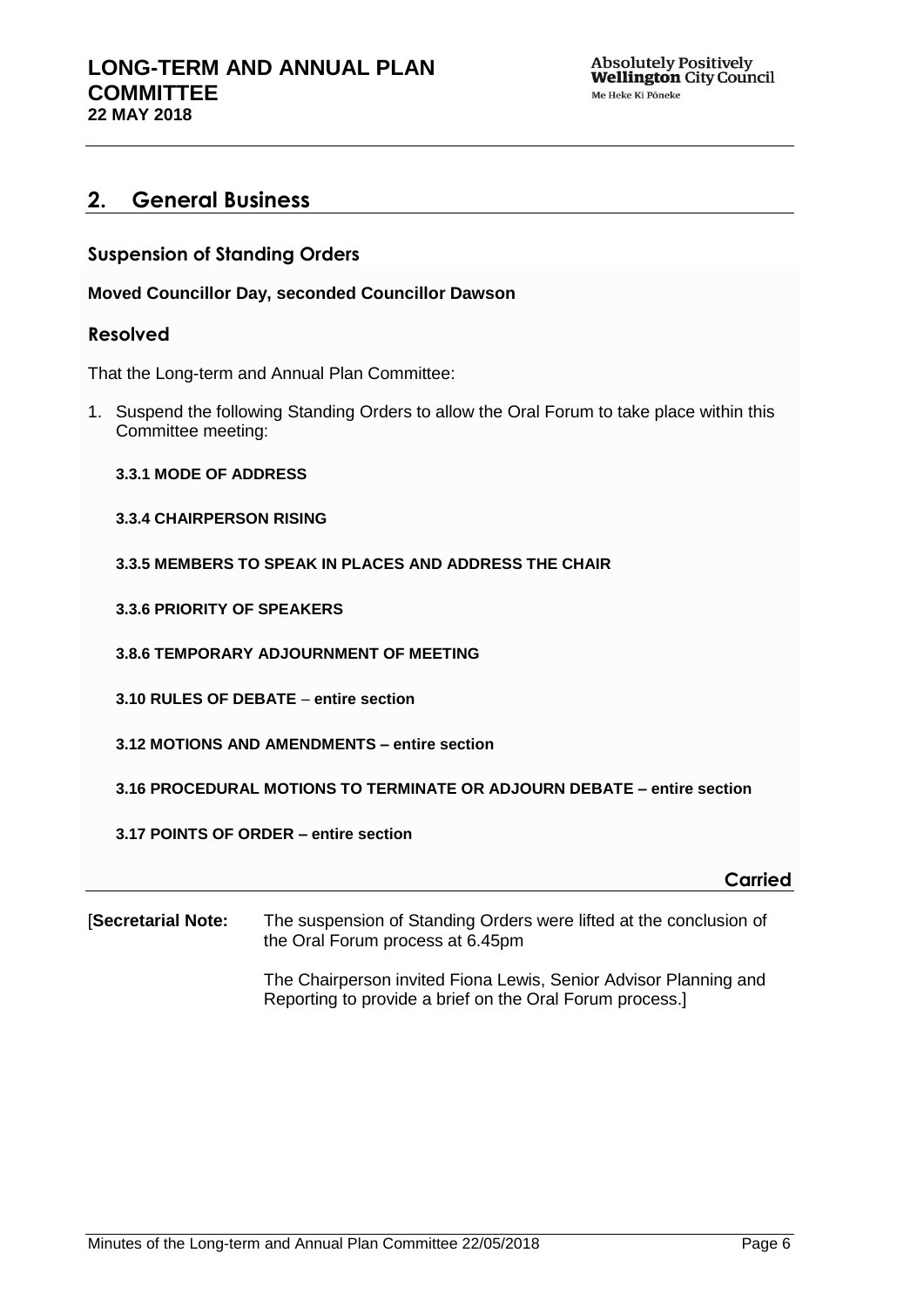## **Procedural Motion to Adjourn the Meeting**

#### **Moved Councillor Foster, seconded Councillor Free**

### **Resolved**

That the Long-term and Annual Plan Committee:

1. Adjourn the meeting and reconvene at 5.30pm and to be held at the same venue – Te Aro Room, Macs Function Centre.

# **Carried**

[**Secretarial Note:** The meeting adjourned at 2.06pm and reconvened at 5.33pm. The Councillors who were in attendance: Chairperson Day, Councillors Dawson, Gilberd, Sparrow, Fitzsimons, Calvi-Freeman, Marsh, Calvert, Pannett and Mayor Lester. The Chairperson invited Fiona Lewis, Senior Advisor Planning and

Reporting to provide a brief on the Oral Forum process.]

(Councillor Foster entered the meeting at 5:40p.m.) (Councillor Free entered the meeting at 6:00p.m.)

# <span id="page-6-0"></span>**2.1 Long-term Plan Oral Forum 22 May 2018**

#### **Moved Councillor Day, seconded Councillor Calvi-Freeman**

#### **Resolved**

That the Long-term and Annual Plan Committee:

- 1. Receive the information.
- 2. Hear the oral submitters and thank all submitters.

### **Carried**

#### **Attachments**

- 1 Submission Number 2063
- 2 Submission Number 2043
- 3 Submission Number 834
- 4 Submission Number 138
- 5 Submission Number 397
- 6 Submission name Eleanor Haggerty PSA
- 7 Submission Name Iika Kapica